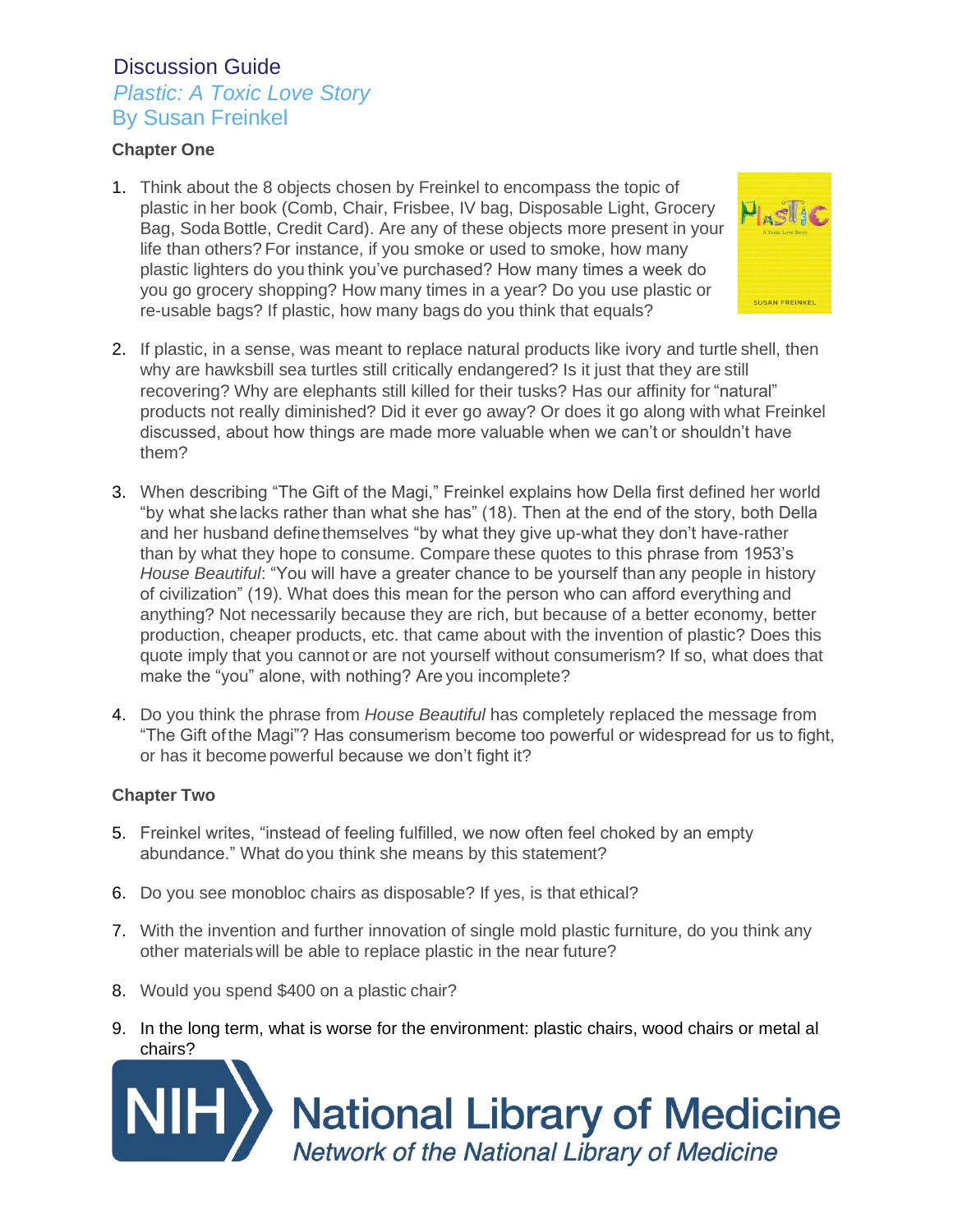## *Plastic: A Toxic Love Story*

### By Susan Freinkel

**Chapter Three**

- 10. 60% of all plastic or 8 million tons that enters that the oceans is from 5 countries. China, Thailand, Vietnam, Philippines and Indonesia. This is due in part to the large amounts of production these countries provide for the western European and American markets (and also rapidly growing manufacturing sectors without comparably growing waste infrastructure). It's also an indication of the lack of infrastructure for municipal or household waste in these countries. In many of these countries, there is no garbage pickup. Who should carry the burden of this pollution?
- 11. What might a stronger regulation look like in terms of plastics manufacturing? Imagine you take this policy to Capitol Hill to try to get it passed into law. Make a chart of the stakeholders that might be in support ofand against such a bill.
- 12. Do you believe Frisbees could be made with a material other than plastic?
- 13. Is it ethical for American corporations to demand Chinese manufactures to produce cheap plastic toys if it's at the expense of migrant factory workers?

#### **Chapter Four**

- 14. Does the inherent risk of exposure to phthalate from vinyl medical bags especially in newborns cause enough concern to find a safer material for medical supplies like IV bags?
- 15. The *Modern Plastics* article "Why Doctors are using more plastic" in 1951 stated "any substance that comes in contact with human tissue…must be chemically inert and nontoxic." Given the continuous health studies since why has this warning been continuously broken and ignored in medical supply production?
- 16. After reading chapter four do you have a deeper worry about the harmful effects of plastics chemically in our lives?
- 17. What should the burden of proof be for banning a toxic chemical– the American model of proof before safety or the European model of safety before proof?

#### **Chapter Five**

- 18. Freinkel talks about a lighter that made its way to her from Hong Kong. The lighter is built so it can be used for a couple of months… but it actually lasts for years. What other common objects do we use like this without even thinking of where they are going?
- 19. Freinkel describes the mentality in the 1950's being one that reused essentially to the point of not being able to reuse anymore. People used quality objects that stood the test of time and took pride in their purchases. Is there any way we can change the mentality back to this?

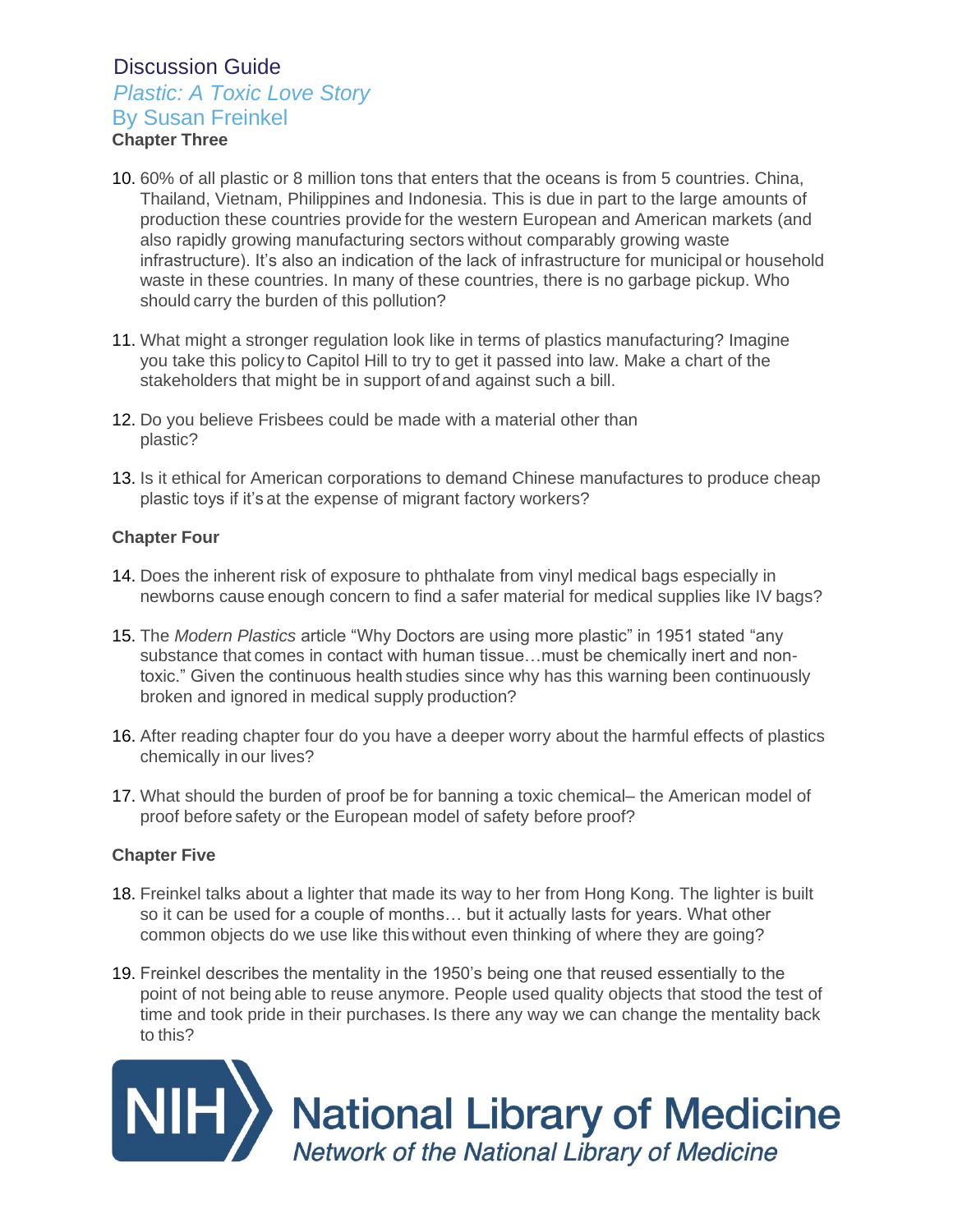### *Plastic: A Toxic Love Story*

### By Susan Freinkel

- 20. A vast variety of things are being put into the ocean, but some things are commonly showing up like lighters, cigarette butts, bottle caps, plastic spoons, food packages, plastic bags, etc. What do you think the better route is to handle the oceans pollution; should politicians focus on laws about these specific products, or worry about pollution as a whole?
- 21. What are some potential policies lawmakers could put in place to restrict the most commonly found itemsof marine debris? (e.g., easier breakdown of products, making things reusable/refillable like bags or lighters, etc.)
- 22. Since matter (as pollution) never truly vanishes, the garbage ends up in the ocean and collects in the gyres. Should we focus on the patches themselves? The sources or places where pollution enters the ocean? Or points along the major ocean currents?

#### **Chapter Six**

- 23. Do you agree with Murray's (executive director of Californians against waste) Zero Waste concept? It encourages people to "reduce consumption while pushing industries to extend lifespan on things we use by designing and producing products that can readily be reused, repaired and recycled"? Why or why not?
- 24. Are paper bags a good alternative while we come up with a solution? Would you, family and friends be willing to do that? (Remember it's not as durable or waterproof, and still uses resources).
- 25. What can we do as consumers to share this knowledge in our communities? Signs? Adding a fee for the use of disposable bags? Prohibiting plastic? Providing cloth options?

#### **Chapter Seven**

- 26. Would you, if given the chance, go back to the days when all drink bottles were made of glass, keeping in mind how fragile glass bottles could be? (Think baby bottles, etc.)
- 27. Do you believe that we could ever implement a two-way system again? (Full bottles are delivered, andthe empty ones are taken away by the same delivery person)
- 28. Which do you feel would help reduce the amount of recycled plastic more: eliminating most of the unnecessary packaging, or creating a simpler but more inclusive recycling system.
- 29. If the USA where adopt a more wide-spread bottle bill and other EPR laws, would you be willing to potentially pay a good deal more for most existing products (due to all the plastic packaging)?